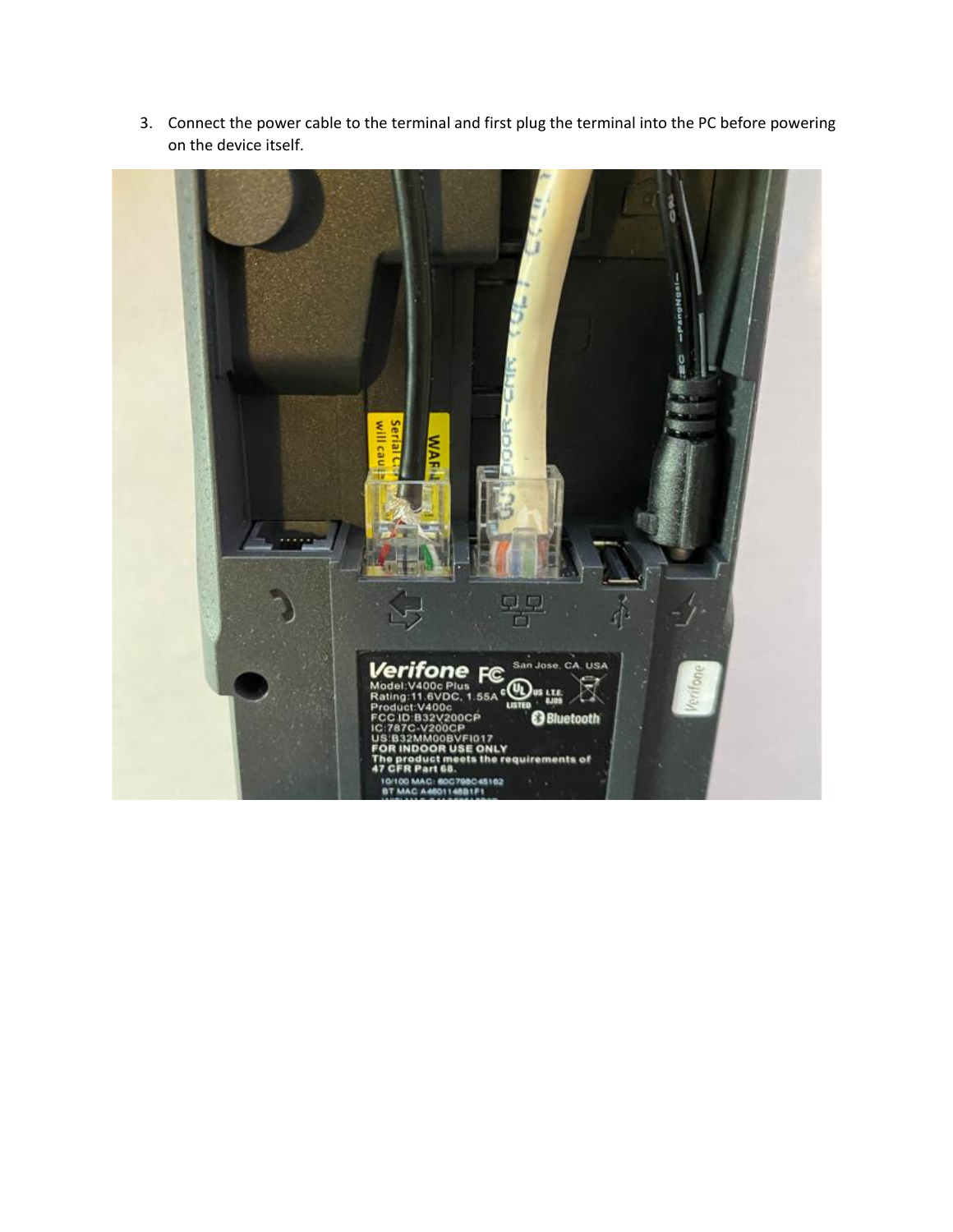

4. If your Terminal does not look like this when powering It up, you need to contact IntelliPay



Figure 4 - acceptance screen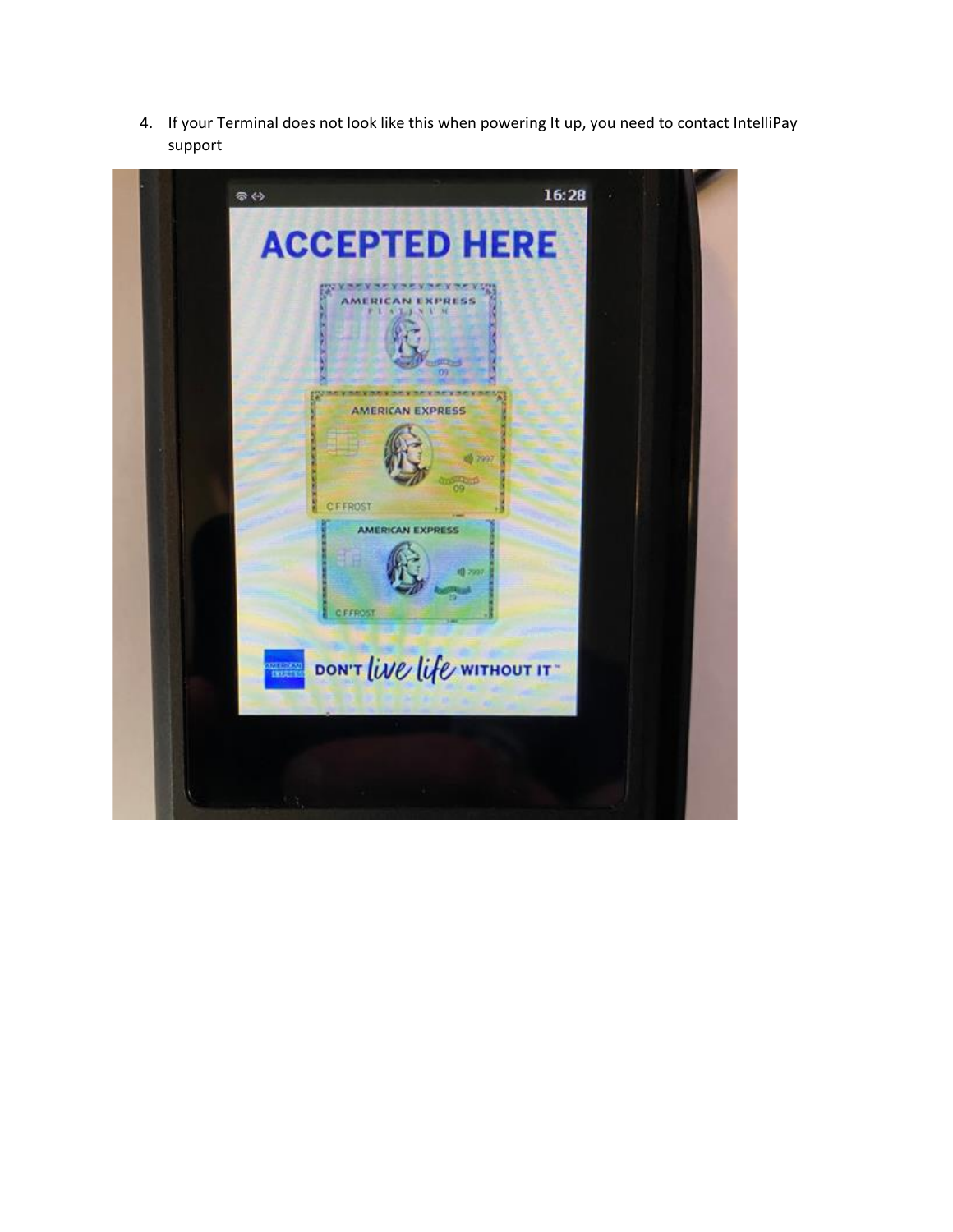## *Installing the V400 SAAS Service*

- 1. Download the Installer file from the CPTeller site.
- 2. Hit Next

| Intellipay V400 Service                                                                                                                                                                                                                                                                               |        |        | × |
|-------------------------------------------------------------------------------------------------------------------------------------------------------------------------------------------------------------------------------------------------------------------------------------------------------|--------|--------|---|
| Welcome to the Intellipay V400 Service Setup<br>Wizard                                                                                                                                                                                                                                                |        |        |   |
| The installer will guide you through the steps required to install Intellipay V400 Service on your<br>computer.                                                                                                                                                                                       |        |        |   |
| WARNING: This computer program is protected by copyright law and international treaties.<br>Unauthorized duplication or distribution of this program, or any portion of it, may result in severe civil<br>or criminal penalties, and will be prosecuted to the maximum extent possible under the law. |        |        |   |
| < Back                                                                                                                                                                                                                                                                                                | Next > | Cancel |   |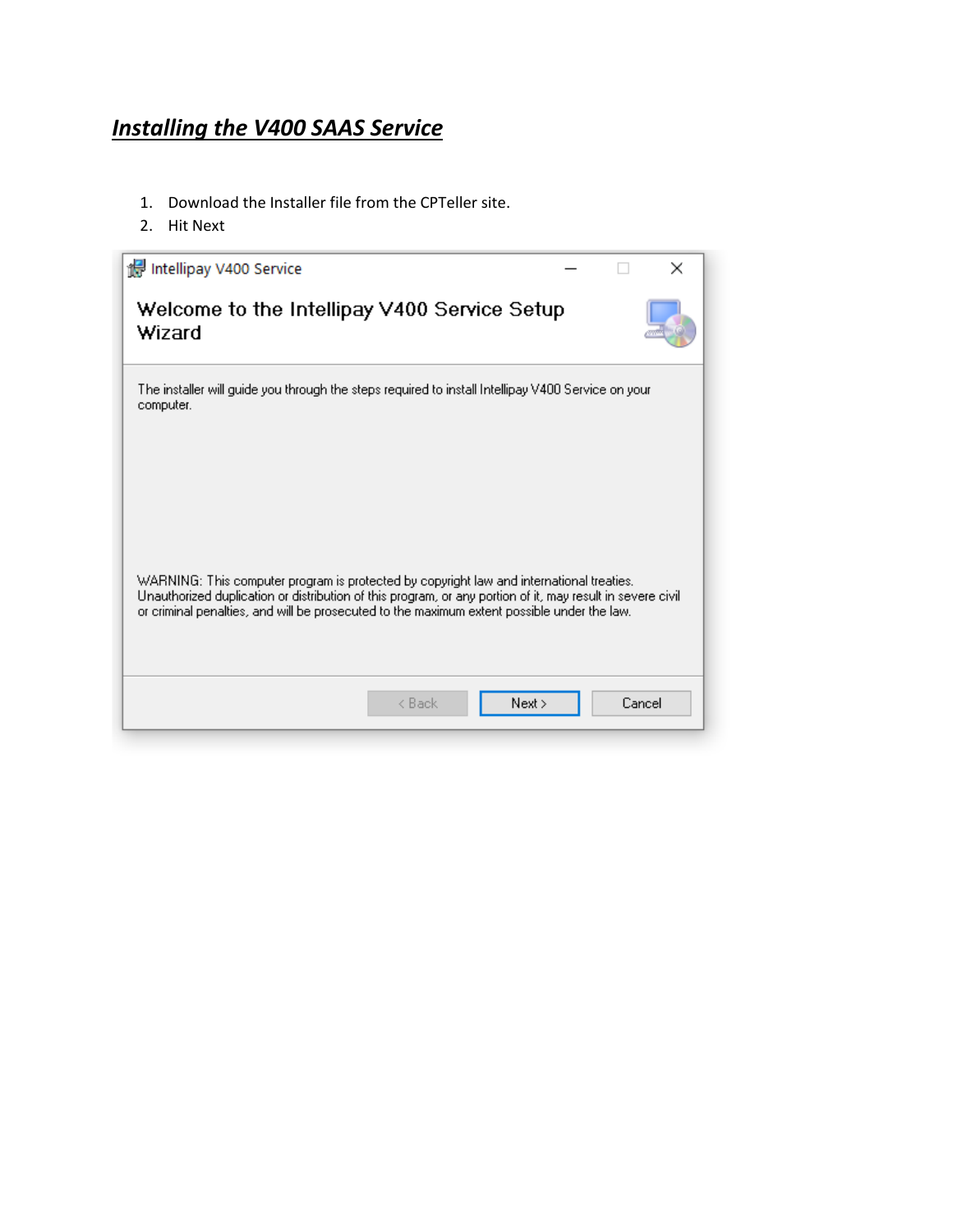3. Hit Next

| Intellipay V400 Service                                                                                      |           | ×      |
|--------------------------------------------------------------------------------------------------------------|-----------|--------|
| <b>Select Installation Folder</b>                                                                            |           |        |
| The installer will install Intellipay V400 Service to the following folder.                                  |           |        |
| To install in this folder, click "Next". To install to a different folder, enter it below or click "Browse". |           |        |
| Folder:<br>C:\Program Files (x86)\Intellipay\Intellipay V400 Service\                                        | Browse    |        |
|                                                                                                              | Disk Cost |        |
| Install Intellipay V400 Service for yourself, or for anyone who uses this computer:                          |           |        |
| $\supset$ Everyone                                                                                           |           |        |
| ◉ Just me                                                                                                    |           |        |
| < Back<br>Next >                                                                                             |           | Cancel |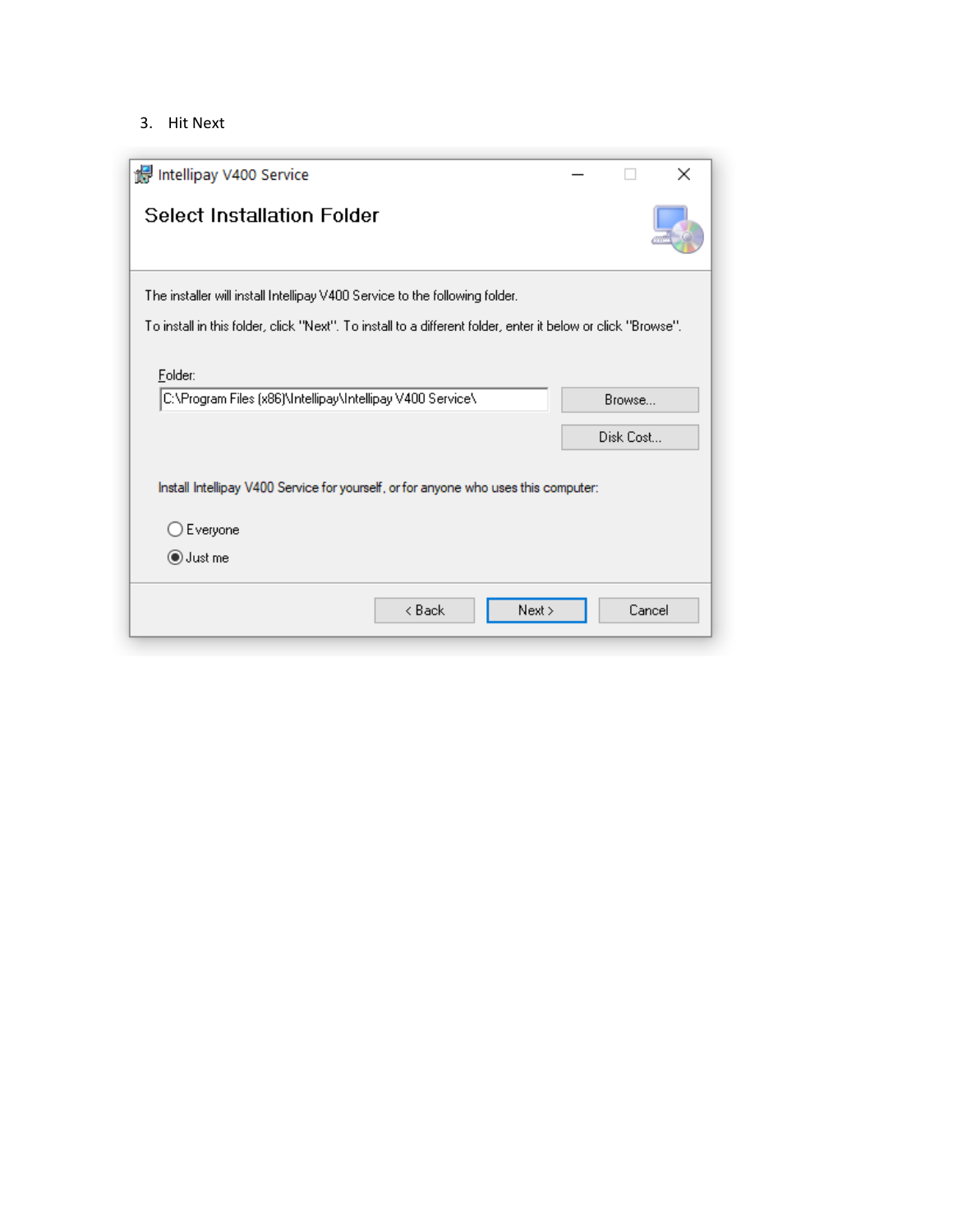4. Hit Next and the installer will install the service

|  | Cancel |
|--|--------|
|  |        |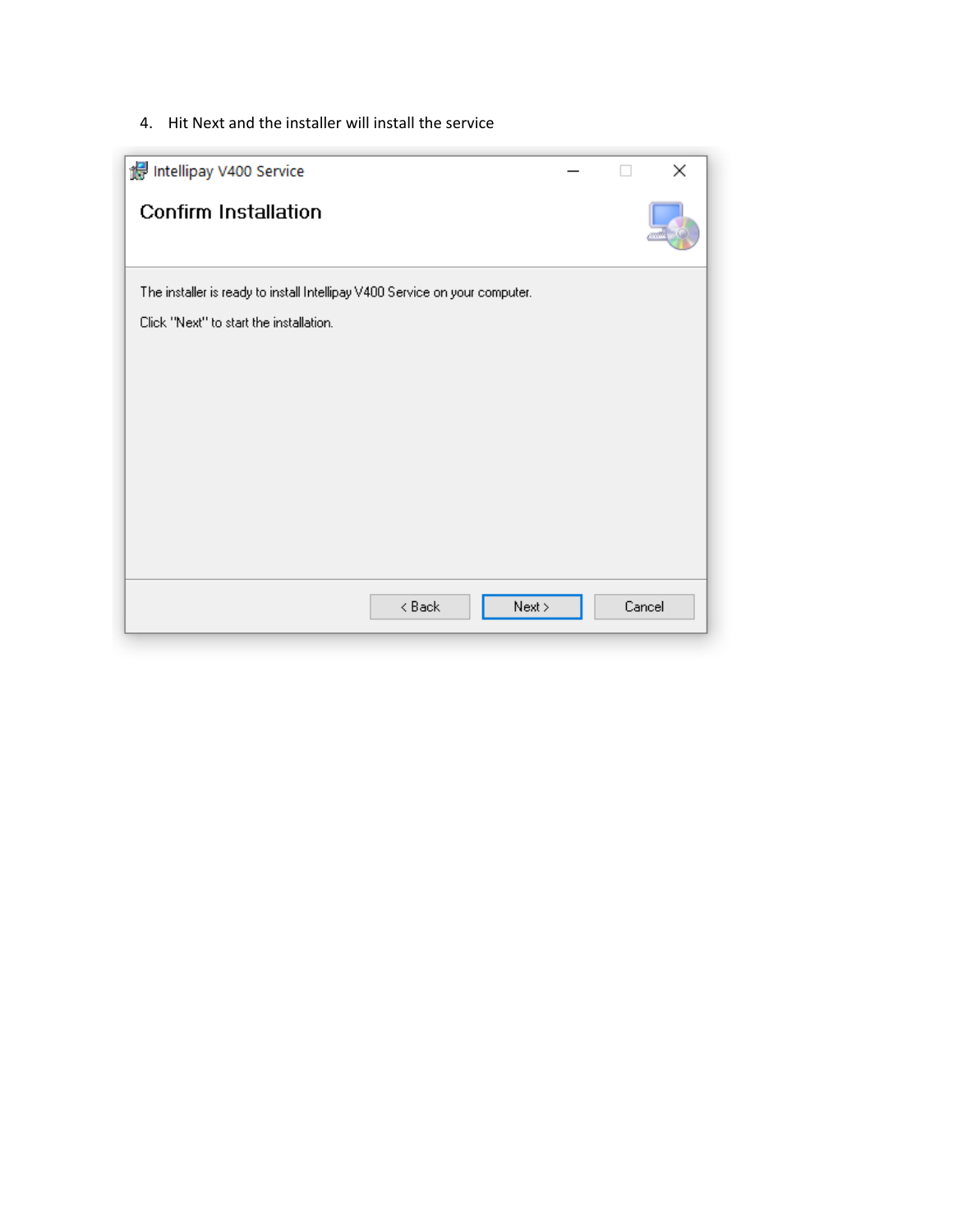5. You might be prompted to allow the application to install by windows and also by your antivirus. When you get to the last screen select Close.

| Intellipay V400 Service                                                            | ×      |
|------------------------------------------------------------------------------------|--------|
| <b>Installation Complete</b>                                                       |        |
| Intellipay V400 Service has been successfully installed.                           |        |
| Click "Close" to exit.                                                             |        |
|                                                                                    |        |
|                                                                                    |        |
|                                                                                    |        |
|                                                                                    |        |
|                                                                                    |        |
| Please use Windows Update to check for any critical updates to the .NET Framework. |        |
|                                                                                    |        |
| < Back<br>Close                                                                    | Cancel |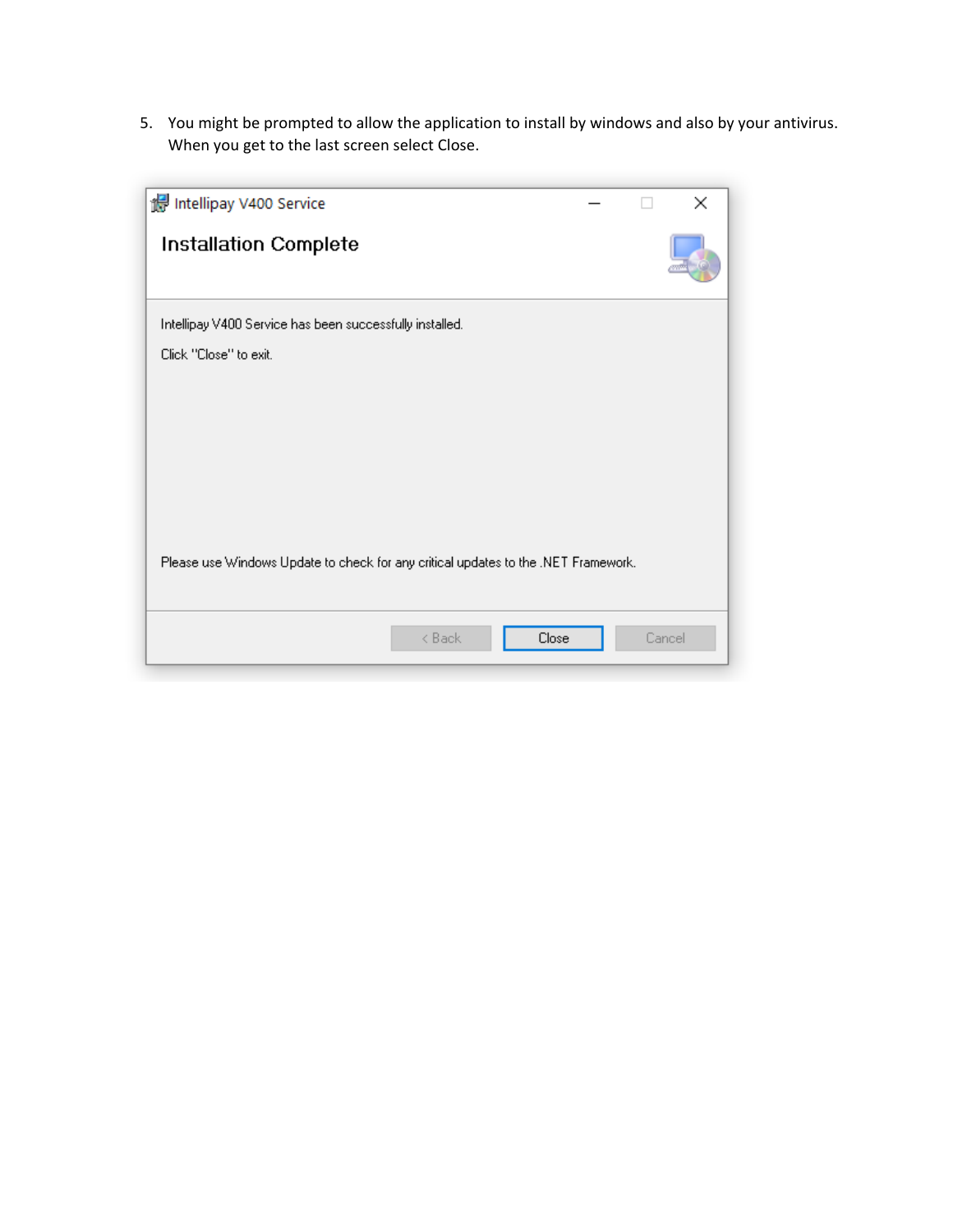6. Another box will be opened up like the one below, You will need to put your Merchant Key and API key in before continuing.

| <b>MANY</b> Welcome |                                                                                                 | П    | × |
|---------------------|-------------------------------------------------------------------------------------------------|------|---|
|                     | IntelliPay <sup>®</sup>                                                                         |      |   |
|                     | Welcome to the Intellipay V400 Service Setup, Please enter your key information below to begin. |      |   |
| Merchant Key        |                                                                                                 |      |   |
| <b>API Key</b>      |                                                                                                 |      |   |
|                     |                                                                                                 |      |   |
|                     |                                                                                                 | Next |   |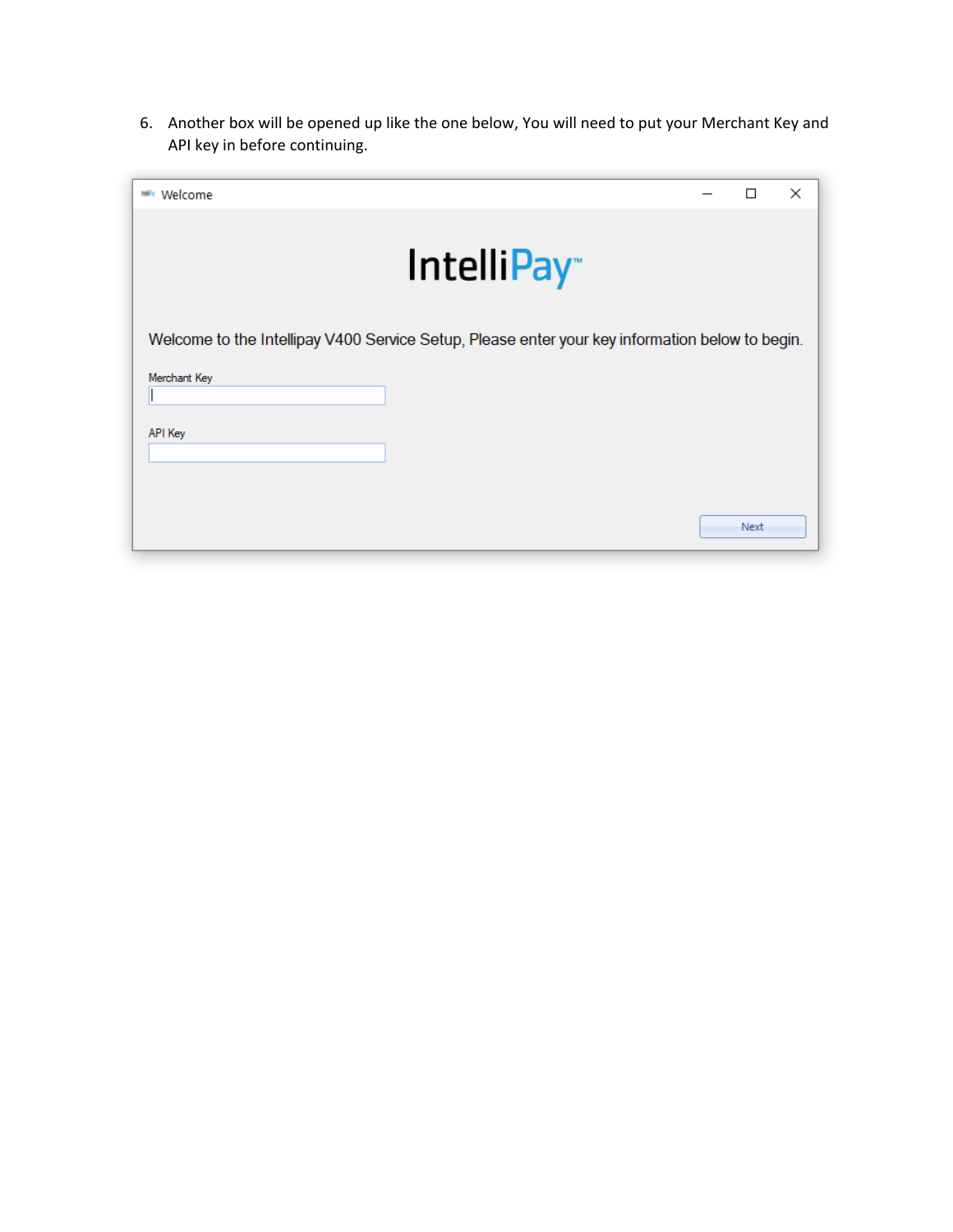IntelliPay V400 C Set Up



7. Hit Next and it should connect to the SAAS service and open up this screen.

| <b>Wir V400 Service Control V7.0</b> |                     |               |                                         | П                 | $\times$ |
|--------------------------------------|---------------------|---------------|-----------------------------------------|-------------------|----------|
| Running                              | <b>Stop Service</b> | Live Response |                                         |                   |          |
| $\Box$ Log To File                   |                     |               |                                         |                   |          |
| V400 Com Port                        |                     |               | IntelliPay <sup>®</sup>                 |                   |          |
|                                      |                     | $\bar{\tau}$  |                                         |                   |          |
|                                      |                     | Refresh       | Hardware ID: 100010<br>Terminal Status: |                   |          |
| Device Name                          |                     |               |                                         |                   |          |
| Description                          |                     |               |                                         |                   |          |
|                                      |                     |               | Merchant Key                            |                   |          |
|                                      |                     |               | 9H7413                                  |                   |          |
|                                      |                     |               | API Key                                 |                   |          |
|                                      |                     |               | ************                            |                   |          |
|                                      | Save                |               |                                         | <b>Disconnect</b> |          |
|                                      |                     |               | Connected                               |                   |          |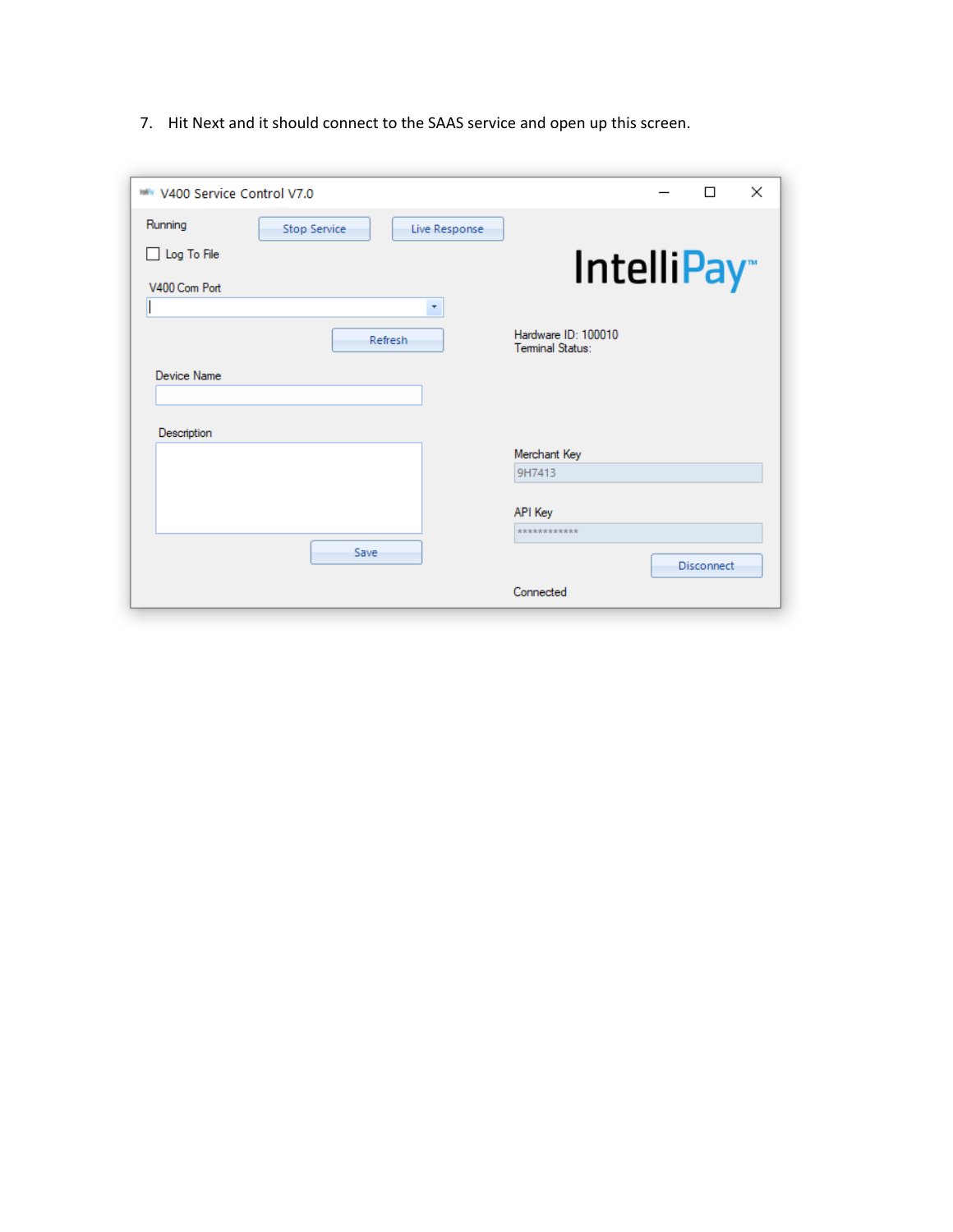8. You need to select the COM port that the V400 is connected to.

| V400 Service Control V7.0 |              |                          |                                         | П                 | $\times$ |
|---------------------------|--------------|--------------------------|-----------------------------------------|-------------------|----------|
| Running                   | Stop Service | Live Response            |                                         |                   |          |
| Log To File<br>H          |              |                          |                                         |                   |          |
| V400 Com Port             |              |                          | <b>IntelliPay</b>                       |                   |          |
|                           |              | $\overline{\mathcal{F}}$ |                                         |                   |          |
| COM <sub>6</sub>          |              | Refresh                  | Hardware ID: 100010<br>Terminal Status: |                   |          |
| <b>Device Name</b>        |              |                          |                                         |                   |          |
|                           |              |                          |                                         |                   |          |
| Description               |              |                          |                                         |                   |          |
|                           |              |                          | Merchant Key                            |                   |          |
|                           |              |                          | 9H7413                                  |                   |          |
|                           |              |                          | API Key                                 |                   |          |
|                           |              |                          | ************                            |                   |          |
|                           | Save         |                          |                                         | <b>Disconnect</b> |          |
|                           |              |                          | Connected                               |                   |          |

| <b>WWW V400 Service Control V7.0</b> |                                      | $\times$<br>п                               |
|--------------------------------------|--------------------------------------|---------------------------------------------|
| Running                              | <b>Stop Service</b><br>Live Response |                                             |
| Log To File<br>П                     |                                      | IntelliPay <sup>®</sup>                     |
| V400 Com Port                        |                                      |                                             |
| COM <sub>6</sub>                     | ۳                                    |                                             |
|                                      | Refresh                              | Hardware ID: 100010<br>Terminal Status: Ok. |
| Device Name                          |                                      |                                             |
|                                      |                                      |                                             |
| Description                          |                                      |                                             |
|                                      |                                      | Merchant Key                                |
|                                      |                                      | 9H7413                                      |
|                                      |                                      | API Key                                     |
|                                      |                                      | ************                                |
|                                      | Save                                 | <b>Disconnect</b>                           |
|                                      |                                      | Connected                                   |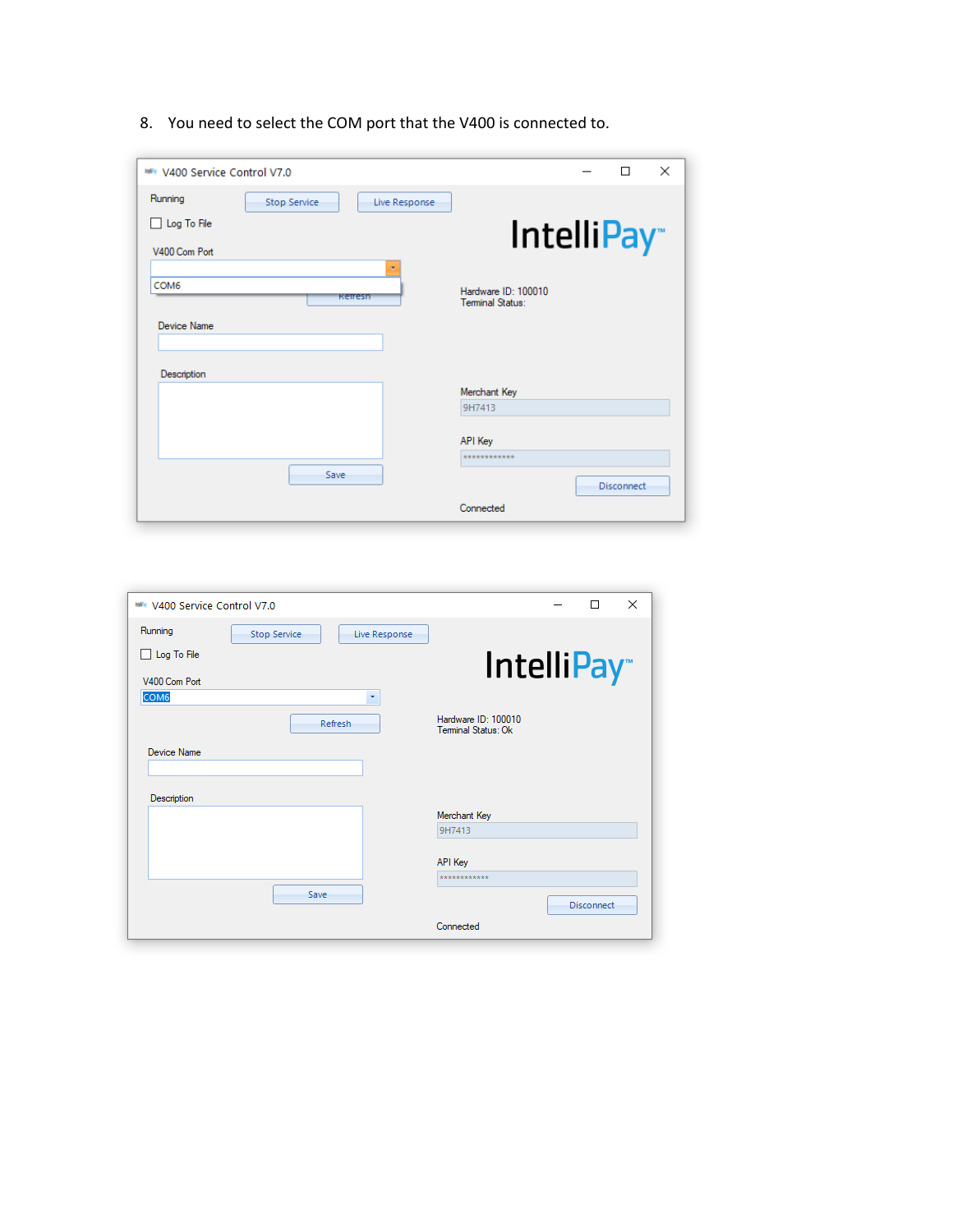9. You can elect to name the device and save it if you would like

| <b>WWW V400 Service Control V7.0</b> |                                                                                                                                 |               |                                            | П                 | $\times$ |
|--------------------------------------|---------------------------------------------------------------------------------------------------------------------------------|---------------|--------------------------------------------|-------------------|----------|
| Running                              | Stop Service                                                                                                                    | Live Response |                                            |                   |          |
| Log To File<br>V400 Com Port         |                                                                                                                                 |               | IntelliPay <sup>®</sup>                    |                   |          |
| COM <sub>6</sub>                     |                                                                                                                                 | ٠             |                                            |                   |          |
|                                      | Refresh                                                                                                                         |               | Hardware ID: 100010<br>Terminal Status: Ok |                   |          |
| Device Name                          |                                                                                                                                 |               |                                            |                   |          |
| <b>Front Office</b>                  |                                                                                                                                 |               |                                            |                   |          |
|                                      |                                                                                                                                 |               |                                            |                   |          |
| Description                          |                                                                                                                                 |               |                                            |                   |          |
| <b>Draper Location Front Office</b>  |                                                                                                                                 |               | Merchant Key                               |                   |          |
|                                      |                                                                                                                                 |               | 9H7413                                     |                   |          |
|                                      |                                                                                                                                 |               | API Key                                    |                   |          |
|                                      |                                                                                                                                 |               | ************                               |                   |          |
|                                      | Save<br><u> Anno 1999 - 1999 - 1999 - 1999 - 1999 - 1999 - 1999 - 1999 - 1999 - 1999 - 1999 - 1999 - 1999 - 1999 - 1999 - 1</u> |               |                                            | <b>Disconnect</b> |          |

*The terminal is now ready to receive a transaction from the POS.*